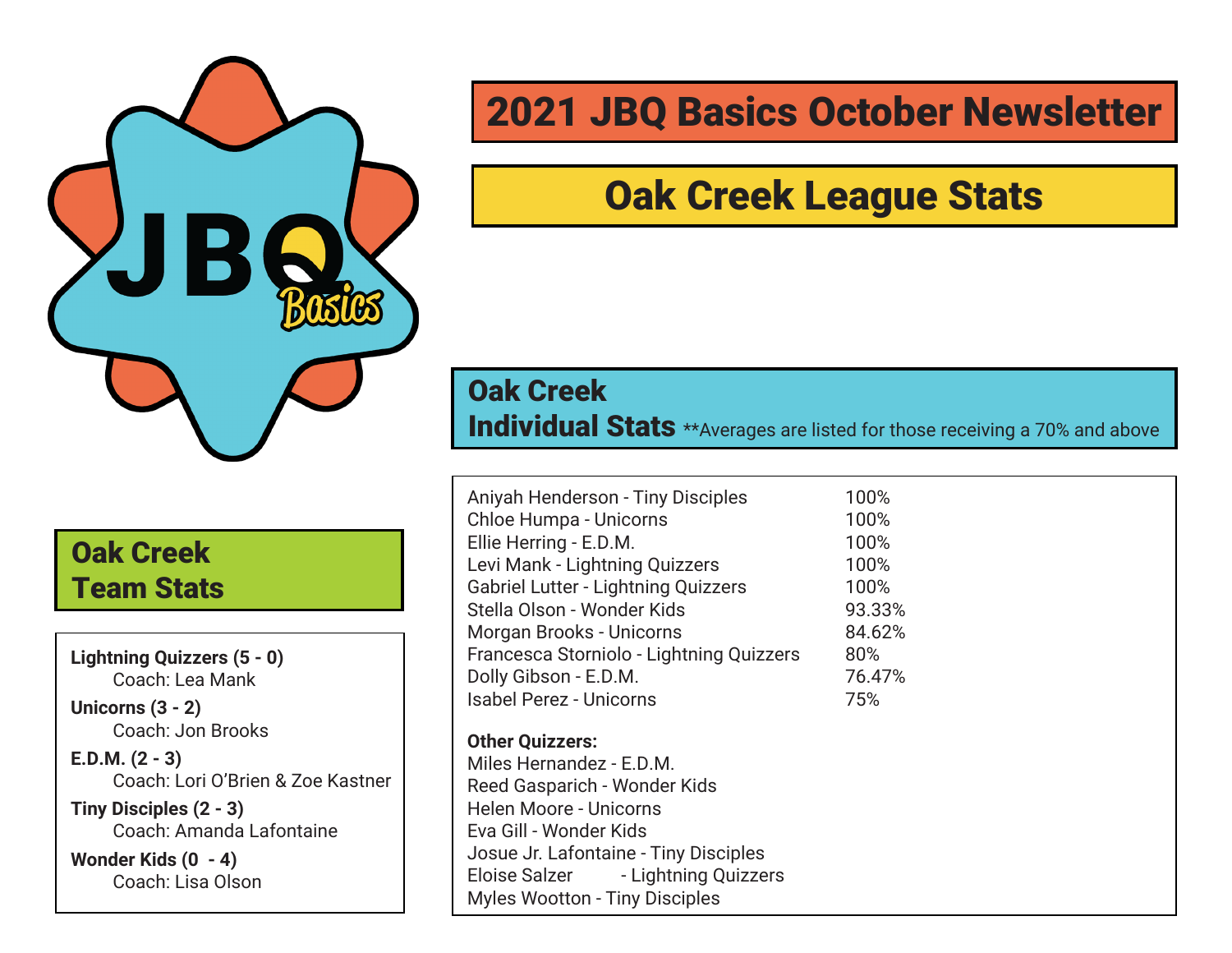

### Eau Claire Team Stats

**Sparta Moose Herd** (6 - 0) Coach: Jesse Baldwin

**West Ridge Warriors (4 - 2)** Coach: Zachary Schroer

**Sparta Blaze (4 - 2)** Coach: Don Allard

**Sparta Bible GPS (2 - 4)** Coach: Andrea Helgerson

**New Richmond God Squad (1 - 5)** Coach: Reagan Howell

**New Richmond Cornerstone Kids (1 - 5)** Coach: Andrea Thomassen

# 2021 JBQ Basics October Newsletter

# Eau Claire League Stats

#### Eau Claire

Individual Stats \*\*Averages are listed for those receiving a 70% and above

| Elias Baldwin - Sparta Moose Herd           | 100%   |
|---------------------------------------------|--------|
| Adalia Schroer - West Ridge Warriors        | 100%   |
| Evalyn Baldwin - Sparta Moose Herd          | 100%   |
| Jeremiah Helgerson - Sparta Bible GPS       | 100%   |
| Sophia Millard - Sparta Bible GPS           | 100%   |
| Violet Baldwin - Sparta Moose Herd          | 100%   |
| <b>Phoebe Lansing - West Ridge Warriors</b> | 100%   |
| Nathan Flock - Sparta Blaze                 | 95.83% |
| Justin Jackson - West Ridge Warriors        | 91.67% |
| Jada Doval - Sparta Blaze                   | 83.33% |
| Jade Vian - Sparta Blaze                    | 83.33% |
| Madison Cleary - Sparta Bible GPS           | 83.33% |
| Jack Paulseth - West Ridge Warriors         | 71.43% |

#### **Other Quizzers:**

Emmalyn Burlingame - New Richmond Cornerstone Kids Trevor Ericksen - New Richmond God Squad Alexander Howell - New Richmond God Squad Gwyn Horton - Sparta Bible GPS Allis Wood - New Richmond God Squad Jadelynn Myer - New Richmond Cornerstone Kids Jeffrey Myer - New Richmond Cornerstone Kids Collin Seybert - Sparta Blaze Ryan Pederson - New Richmond Cornerstone Kids